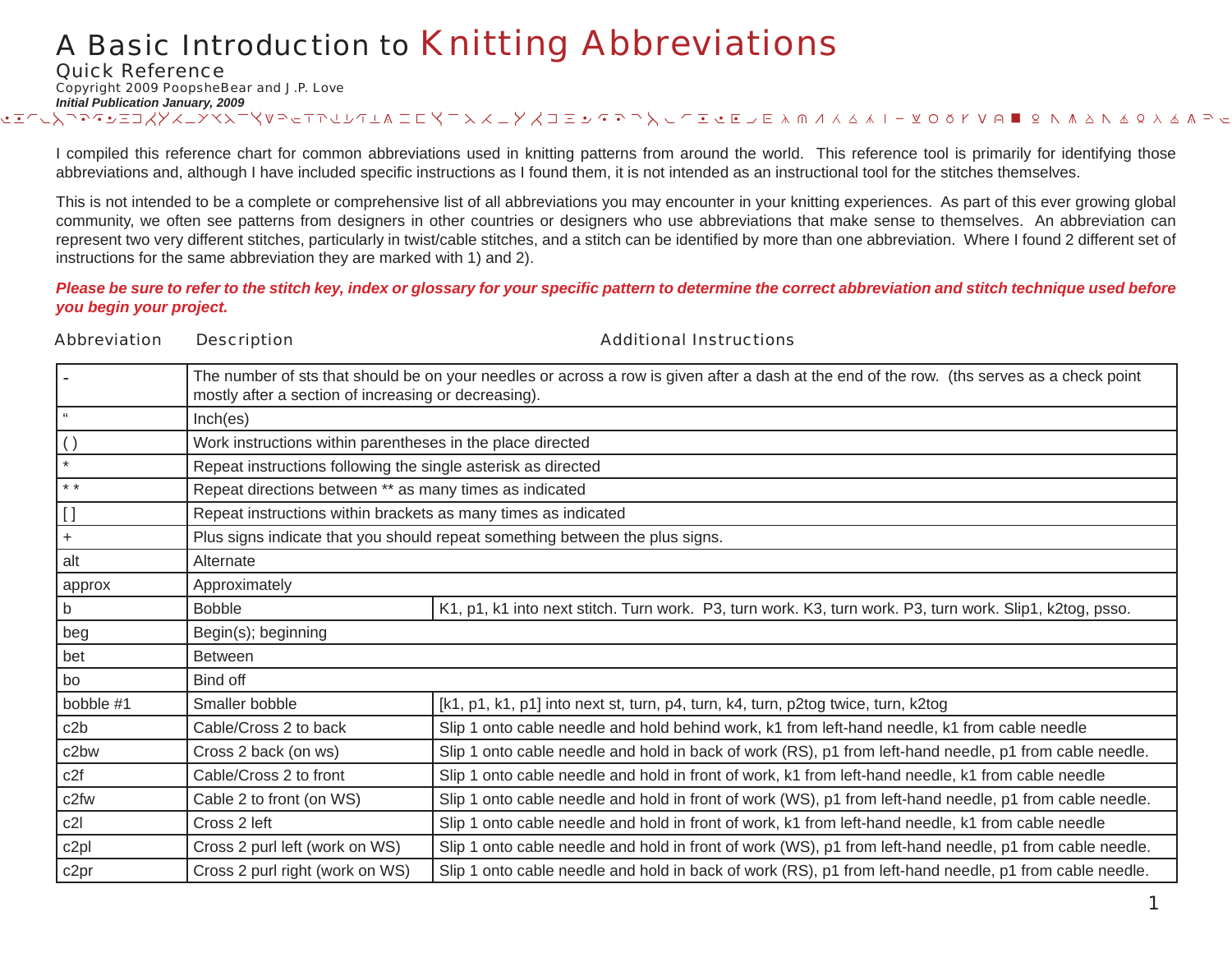Quick Reference

Copyright 2009 PoopsheBear and J.P. Love

*Initial Publication January, 2009* ఆ కొట్టాలు కాన్ని సాంస్థాని కాలా కార్లు కార్డి కాలా కార్డి కార్డి కార్డి కార్డి కార్డి అంటుంది.<br>ఆ కొట్టాలు కార్డి కార్డి కార్డి కార్డి కార్డి కార్డి కార్డి కార్డి కార్డి కార్డి కార్డి అంటుంది.

#### c2r Cross 2 right Slip 1 onto cable needle and hold behind work, k1 from left-hand needle, k1 from cable needle c3b Cable/Cross 3 to back Slip 1 onto cable needle and hold behind work, k2 from left-hand needle, k1 from cable needle c3f Cable/Cross 3 to front Slip 2 onto cable needle and hold in front of work, k1 from left-hand needle, k2 from cable needle. c3l Cable/Cross 3 left Slip 1 onto cable needle and hold in front of work, k2 from left-hand needle, k1 from cable needle. c3r <br>| Cable/Cross 3 right | Slip 2 onto cable needle and hold behind work, k1 from left-hand needle, k2 from cable needle. Slip 1 onto cable needle and hold behind work; p1, k1 from left-hand needle, k1 from cable needle. c4b Cable/Cross 4 to back Slip 2 onto cable needle and hold behind work, k2 from left-hand needle, k2 from cable needle. c4f Cable 4 to front Slip 2 onto cable needle and hold in front of work, k2 from left-hand needle, k2 from cable needle. c4l Cable 4 left Slip 3 onto cable needle and hold in front of work, k1 from left-hand needle, k3 from cable needle. c4r Cable 4 right Slip 1 onto cable needle and hold behind work, k3 from left-hand needle, k1 from cable needle. c5b Cable 5 to back Slip 3 onto cable needle and hold behind work, k2 from left-hand needle, k3 from cable needle. c5f c5f c5f c5f c5ble 5 to front Slip 2 onto cable needle and hold in front of work, k3 from left-hand needle, k2 from cable needle. c5l Cable 5 left Slip 3 onto cable needle and hold in front of work, k2 from left-hand needle, k3 from cable needle. c5r c5r c5r c5r c5r c5r c5r c5r c6r cable 5 right Cable 5 right of Slip 2 onto cable needle and hold behind work, k3 from left-hand needle, k2 from cable needle. Cross 5 right Slip 1 onto cable needle and hold behind work, k4 from left-hand needle, p1 from cable needle. c6 Cross 6 Slip 4 onto cable needle and hold in front of work, k2, sl2 from cable needle to back to left needle, pass cable needle with 2 remaining knit sts to back of work, p2 from left-hand needle, k2 from cable needle. c6b Cable 6 back Slip 3 onto cable needle and hold behind work, k3 from left-hand needle, k3 from cable needle. c6f comes content Cable 6 front Slip 3 onto cable needle and hold in front of work, k3 from left-hand needle, k3 from cable needle. c6l Cable 6 leftc6r | Cable 6 right c7b Cable 7 back Slip 4 onto cable needle and hold behind work, k3 from left-hand needle, k4 from cable needle. c7f Cable 7 front Slip 4 onto cable needle and hold in front of work, k3 from left-hand needle, k4 from cable needle. c8b Cable 8 back Slip 4 onto cable needle and hold behind work, k4 from left-hand needle, k4 from cable needle. c8f Cable 8 front Slip 4 onto cable needle and hold in front of work, k4 from left-hand needle, k4 from cable needle. c9b Cable 9 back Slip 5 onto cable needle and hold behind work, k4 from left-hand needle, k4 from cable needle. c9f Cable 9 front Slip 5 onto cable needle and hold in front work, k4 from left-hand needle, k5 from cable needle. c10b Cable 10 back Slip 5 onto cable needle and hold behind work, k5 from left-hand needle, k5 from cable needle. c10f Cable 10 front Slip 5 onto cable needle and hold in front work, k5 from left-hand needle, k5 from cable needle. c12b Cable 12 back Slip 6 onto cable needle and hold behind, k6 from left-hand needle, k6 from cable needle. Abbreviation Description **Additional Instructions**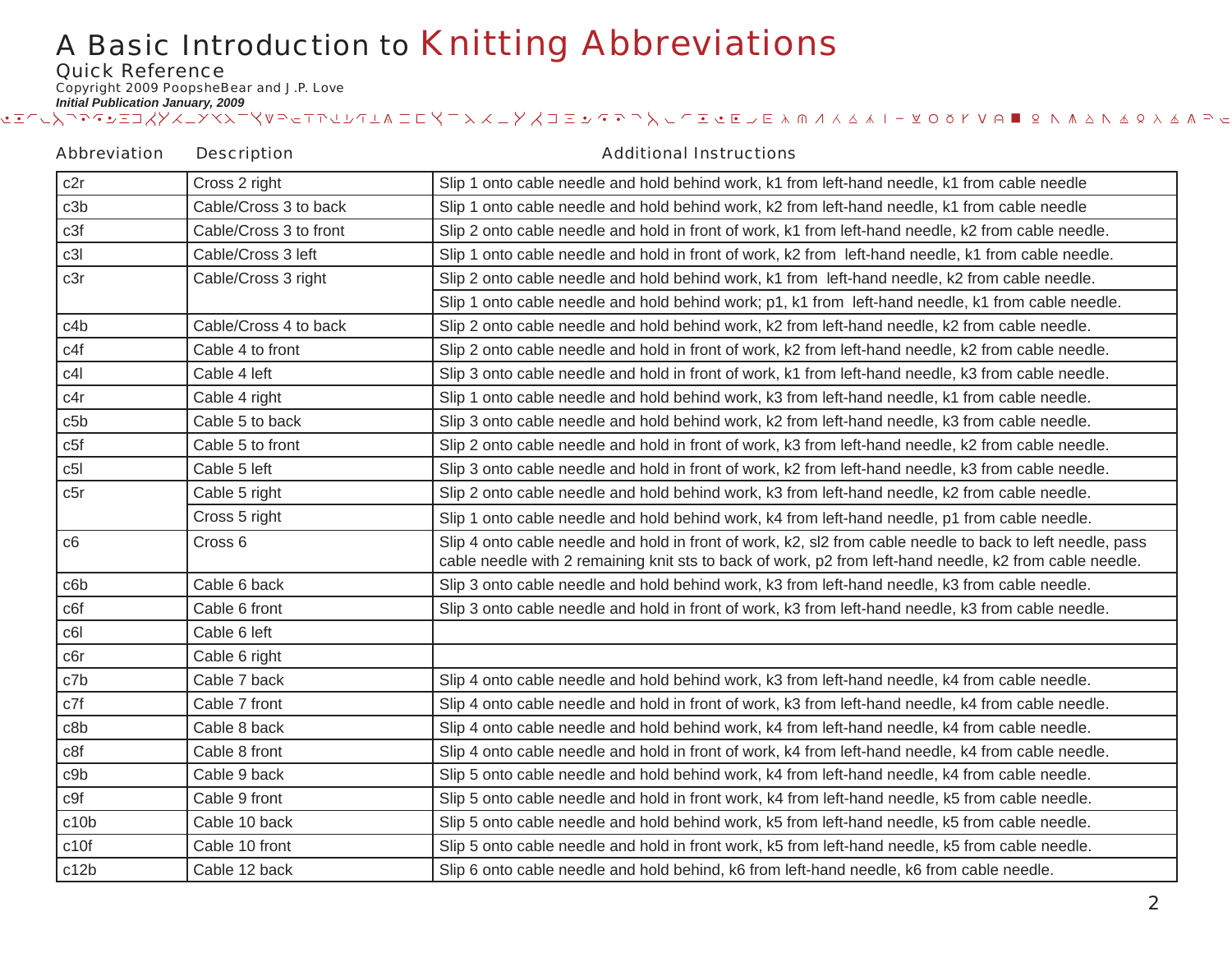Quick Reference

Copyright 2009 PoopsheBear and J.P. Love

| <b>Abbreviation</b> | <b>Description</b>                                              | <b>Additional Instructions</b>                                                                            |  |
|---------------------|-----------------------------------------------------------------|-----------------------------------------------------------------------------------------------------------|--|
| c12f                | Cable 12 front                                                  | Slip 6 onto cable needle and hold in front work, k6 from left-hand needle, k6 from cable needle.          |  |
| ca                  | Color A (main color)                                            |                                                                                                           |  |
| cab                 | Cable                                                           |                                                                                                           |  |
| cb                  | Color B (secondary color)                                       |                                                                                                           |  |
| $_{\rm CC}$         | Contrasting color                                               |                                                                                                           |  |
| cdd                 | Centered double decrease.                                       | SI2 tog, K1, pass the slipped stitches over together                                                      |  |
| cdi                 | Central double increase                                         | [p1 tbl, p1] in next st, insert lh needle into strand between 2 sts just made and p into (total of 3 sts) |  |
| ch                  | Chain (using crochet hook). Start with a slip knot.             |                                                                                                           |  |
| cm(s)               | Centimeter(s)                                                   |                                                                                                           |  |
| cn                  | Cable needle                                                    |                                                                                                           |  |
| $_{\rm CO}$         | Cast on, cast off                                               |                                                                                                           |  |
| cont                | Continue(s); continuing                                         |                                                                                                           |  |
| dc                  | Double crochet                                                  |                                                                                                           |  |
| dd                  | Double decrease                                                 | Slip 2 sts knitwise, k1, pass 2 slipped stitches over                                                     |  |
| dec                 | Decrease(s); decreasing                                         |                                                                                                           |  |
| dec 4               | p2tog, p3tog, pass the p2tog over the p3tog and drop off needle |                                                                                                           |  |
| dk                  | Double knitting weight yarn.                                    |                                                                                                           |  |
| dp                  | Double pointed                                                  |                                                                                                           |  |
| dpn(s)              | Double pointed needle(s)                                        |                                                                                                           |  |
| ea                  | Each                                                            |                                                                                                           |  |
| eon                 | End of needle                                                   |                                                                                                           |  |
| eor                 | Every other row                                                 |                                                                                                           |  |
| est                 | Established                                                     |                                                                                                           |  |
| fc                  | Front cross (in working a cable)                                |                                                                                                           |  |
| fl                  | Front loop(s)                                                   |                                                                                                           |  |
| fo                  | Finished object                                                 |                                                                                                           |  |
| foll                | Follow(s); following                                            |                                                                                                           |  |
| frog                | To rip out stitches                                             |                                                                                                           |  |
| g st                | Garter stitch                                                   | Knit every row                                                                                            |  |
| g(s)                | Gram(s)                                                         |                                                                                                           |  |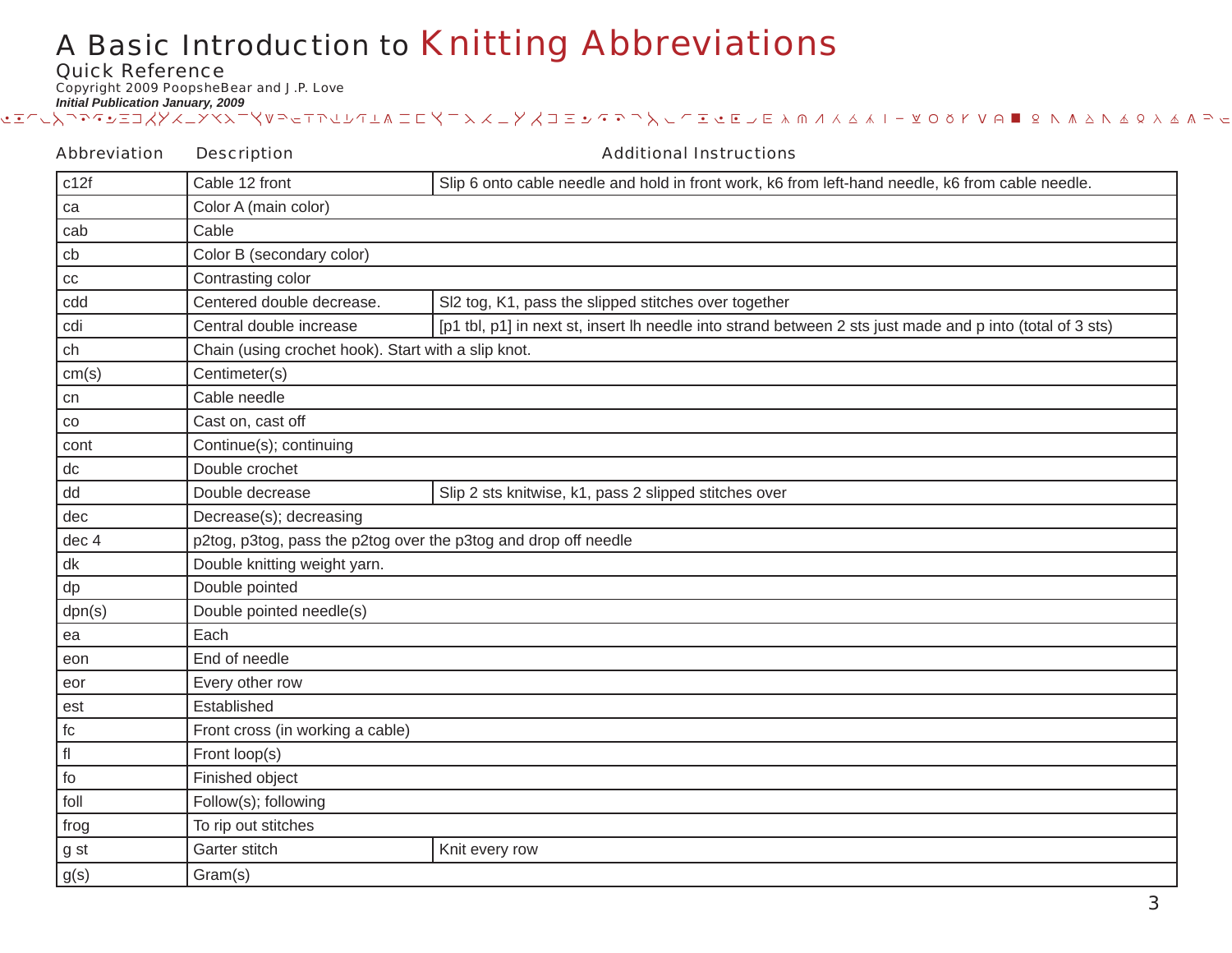Quick Reference

Copyright 2009 PoopsheBear and J.P. Love

*Initial Publication January, 2009* ఆ కొట్టాలు కాన్ని సాంస్థాని కాలా కార్లు కార్డి కాలా కార్డి కార్డి కార్డి కార్డి కార్డి అంటుంది.<br>ఆ కొట్టాలు కార్డి కార్డి కార్డి కార్డి కార్డి కార్డి కార్డి కార్డి కార్డి కార్డి కార్డి అంటుంది.

#### g.st. Garter stitch Knit every row gr(s) Gram(s) grp(s) Group(s) hdc **Half double crochet** hk **Hook**  $in(s)$   $|Inch(es)$ inc(s) | Increase(s), increasing inc 1 Knit into front and back on next stitch. Also called a bar increase $\lvert$  Purl into front and back of next stitch. inc 2 Knit, purl and knit into the next stitch. A double increase. incl | Including, inclusive inst Instructions join Reserves Attach yarn k Richard Knit k tbl Knit stitch through the back loop k.w.  $\kappa$  Knit wise (insert point of right-hand needle into the front of the stitch as if to knit) k1 f&b Knit into front and back on next stitch. Also called a bar increase  $k1$ , s1, psso  $\blacksquare$  Knit one, slip one, pass slipped stitch over k1b Knit stitch through the back loop; or Knit one belowInsert needle into stitch below next stitch on left needle and knit, slipping the stitch above off the needle at the same time.k2tog Knit 2 stitches together  $k2$ tog tbl  $\vert$  Knit 2 stitches together, through the back loops k3tog Knit 3 stitches together k3tog tbl Knit 3 stitches together, through the back loops kal Knit a-long kb Knit stitch in row below. (Sometimes used for knit through the back loop) k-b Knit stitch in row below. (Sometimes used for knit through the back loop) kfb Knit into front and back on next stitch. Also called a bar increase  $\mathsf{K}$  Knit 1 stitch in the front, back and front of the next stitch. A double increase kll Knit left loop. An increase Abbreviation Description **Additional Instructions**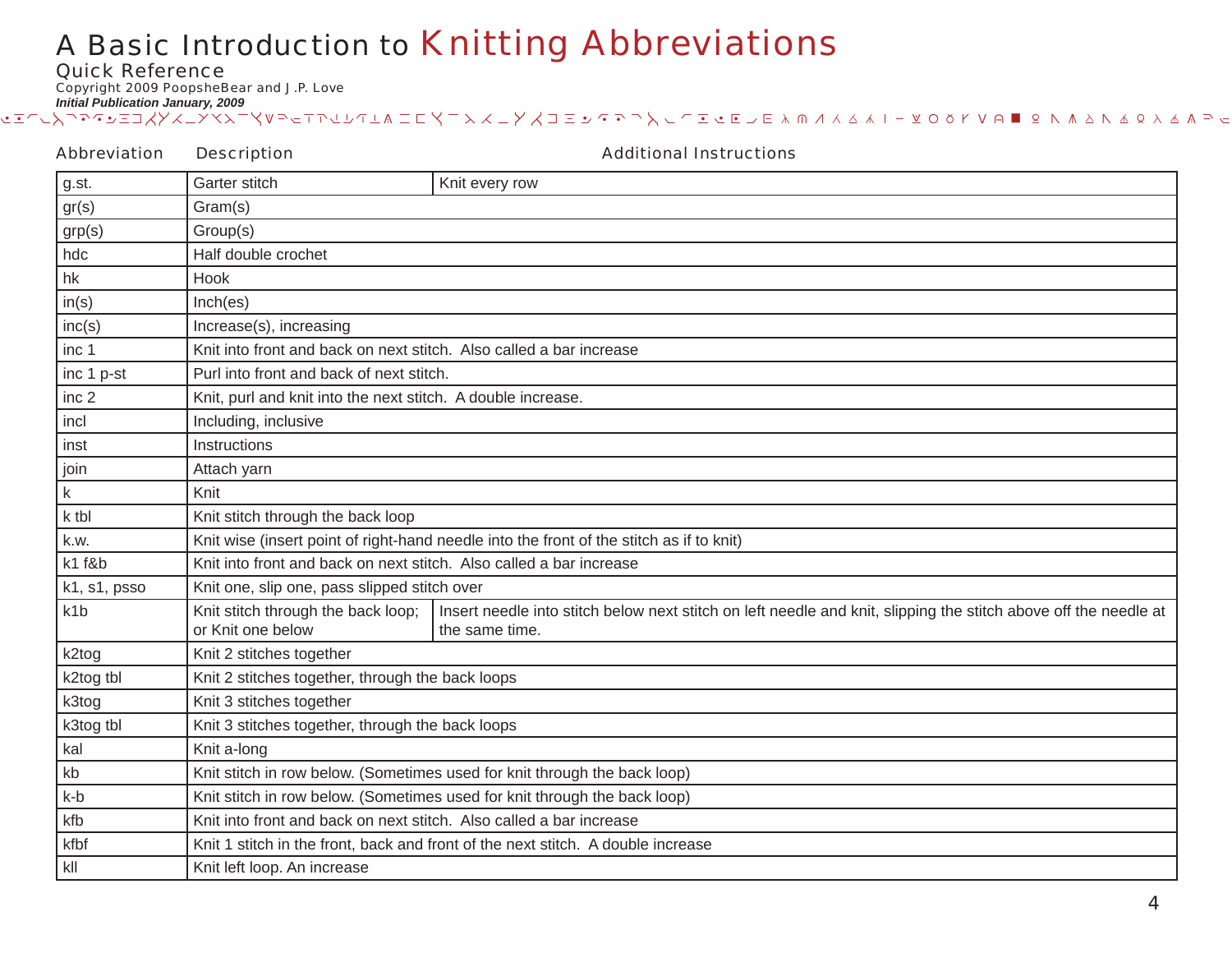Quick Reference

Copyright 2009 PoopsheBear and J.P. Love

| <b>Abbreviation</b>          | <b>Description</b>                                                                            | <b>Additional Instructions</b>                                                                       |
|------------------------------|-----------------------------------------------------------------------------------------------|------------------------------------------------------------------------------------------------------|
| $\lfloor k1, p1, k1 \rfloor$ | Knit, purl and knit into the next stitch. A double increase.                                  |                                                                                                      |
| kpk                          | Knit, purl and knit into the next stitch. A double increase.                                  |                                                                                                      |
| krl                          | Knit right loop. An increase                                                                  |                                                                                                      |
| ktbl                         | Knit through back loop                                                                        |                                                                                                      |
| kwise                        | Knit-wise.                                                                                    | Insert right needle into the stitch as if to knit                                                    |
| k-wise                       | Knit-wise.                                                                                    | Insert right needle into the stitch as if to knit                                                    |
| c                            | Left cross (to work a cable). As in: C2L                                                      |                                                                                                      |
| $\overline{\ln}$             | Left hand                                                                                     |                                                                                                      |
| lp(s)                        | Loop(s)                                                                                       |                                                                                                      |
| It                           | 1) Left twist (where two stitches cross each other, as in the smallest cable stitch possible) |                                                                                                      |
|                              |                                                                                               | 2) K second st on left hand needle tbl, knit first st and slip both sts off left needle              |
| m(s)                         | Meter(s)                                                                                      |                                                                                                      |
| m.                           | Make                                                                                          |                                                                                                      |
| m1 p-st                      | Make 1 purl stitch                                                                            |                                                                                                      |
| m1                           | Make 1 stitch                                                                                 | Pick up strand between last stitch work and next stitch and work into the back of it                 |
| m11                          | Make 1 front.                                                                                 | From the front, lift strand between stitches with left needle, knit into back of loop                |
| m1a                          | Make 1 away. An Increase                                                                      |                                                                                                      |
| m1f                          | Make 1 front. An increase.                                                                    | From the front, lift strand between stitches with left needle, knit into back of loop                |
| m1p                          |                                                                                               | With left needle, lift strand between needles from back to front, and purl it through the front loop |
| m1r                          | Make 1(right). An increase.                                                                   | From the back, lift strand between stitches with left needle, knit into front of loop                |
| m1b                          | Make 1 (back). An increase.                                                                   | From the back, lift strand between stitches with left needle, knit into front of loop                |
| m1t                          | Make 1 towards. An Increase                                                                   |                                                                                                      |
| m3                           | Make 3 stitches                                                                               | (k1, p1, k1) into the next stitch                                                                    |
| mb                           | Make bobble                                                                                   | kfbf into next st, turn, k3, turn, p3, turn, k3, turn, sk2p                                          |
| mb#2                         | Make bobble (#2)                                                                              | [k1, p1] twice into next st, turn, p4, turn, s2k2p2                                                  |
| mb#4                         | Make bobble (#4)                                                                              | [k1, p1] twice into next st, [turn, p4, turn, k4] twice, turn, p4, turn, s2k2p2                      |
| mb#7                         | Make bobble (#7)                                                                              | [k1, p1] twice into next st, [turn, p4, turn, k4] twice, turn, k4, turn, s2k2p2                      |
| mb#8                         | Make bobble (#8)                                                                              | [k1, p1] three times into next st, pass 2nd, 3rd, 4th, 5th and 6th sts over first st and off needle  |
| mc                           | Main color                                                                                    |                                                                                                      |
| meas                         | Measures                                                                                      |                                                                                                      |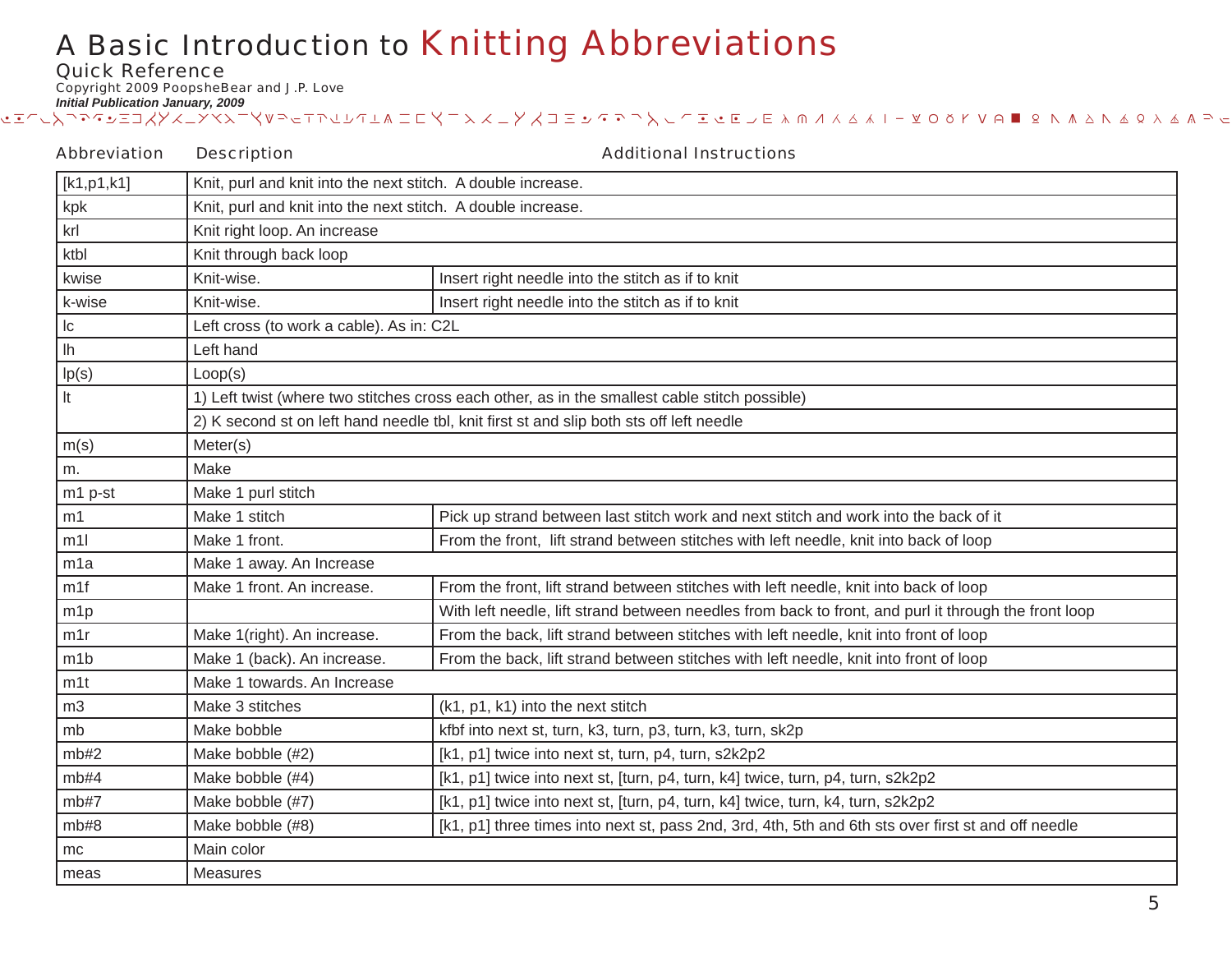Quick Reference

Copyright 2009 PoopsheBear and J.P. Love

| <b>Abbreviation</b> | <b>Description</b>                                                                       | <b>Additional Instructions</b>                                                                                                                                                       |
|---------------------|------------------------------------------------------------------------------------------|--------------------------------------------------------------------------------------------------------------------------------------------------------------------------------------|
| ml                  | Make loop                                                                                | k1, wrap yarn over needle, wrap yarn over 1-2 fingers of hand and then over needle again, draw both<br>loops on needle through the st and place on lh needle, k the 2 loops tog tbl. |
| mm(s)               | Millimeter(s)                                                                            |                                                                                                                                                                                      |
| mult                | Multiple                                                                                 |                                                                                                                                                                                      |
| ndl                 | Needle                                                                                   |                                                                                                                                                                                      |
| no                  | Number                                                                                   |                                                                                                                                                                                      |
| O                   | Yarn over                                                                                |                                                                                                                                                                                      |
| opp                 | Opposite                                                                                 |                                                                                                                                                                                      |
| oz(s)               | Ounces                                                                                   |                                                                                                                                                                                      |
| р                   | Purl                                                                                     |                                                                                                                                                                                      |
| p tbl               | Purl through the back loop                                                               |                                                                                                                                                                                      |
| p1 f&b              | Purl the front of a stitch, then purl the back of the same stitch                        |                                                                                                                                                                                      |
| p1 tbl              | Purl through the back loop                                                               |                                                                                                                                                                                      |
| p1b                 | Purl through the back loop                                                               |                                                                                                                                                                                      |
| $p1-b$              | Purl one through back loop                                                               |                                                                                                                                                                                      |
| p2sso               | Pass 2 slipped stitches over                                                             |                                                                                                                                                                                      |
| p2tog               | Purl 2 together                                                                          |                                                                                                                                                                                      |
| p2tog tbl           | Purl 2 together through the back loops                                                   |                                                                                                                                                                                      |
| p3tog               | Purl three together                                                                      |                                                                                                                                                                                      |
| p3tog tbl           | Purl three together through the back loops                                               |                                                                                                                                                                                      |
| pat(s)              | Pattern(s)                                                                               |                                                                                                                                                                                      |
| pb                  | Purl stitch in the row below. (Sometimes used to mean purl stitch through the back loop) |                                                                                                                                                                                      |
| p-b                 | Purl stitch in the row below. (Sometimes used to mean purl stitch through the back loop) |                                                                                                                                                                                      |
| pfb                 | Purl into front and back of stitch                                                       |                                                                                                                                                                                      |
| pm                  | Place marker                                                                             |                                                                                                                                                                                      |
| pnso                | Pass next stitch over                                                                    |                                                                                                                                                                                      |
| pop                 | Popcorn stitch or popcorn bobble                                                         |                                                                                                                                                                                      |
| prev                | Previous                                                                                 |                                                                                                                                                                                      |
| psso                | Pass slip stitch over (decreasing)                                                       | sl1, k1, then lift the slipped stitch over the knit stitch and drop off the needle                                                                                                   |
| pu                  | Pick up stitches                                                                         |                                                                                                                                                                                      |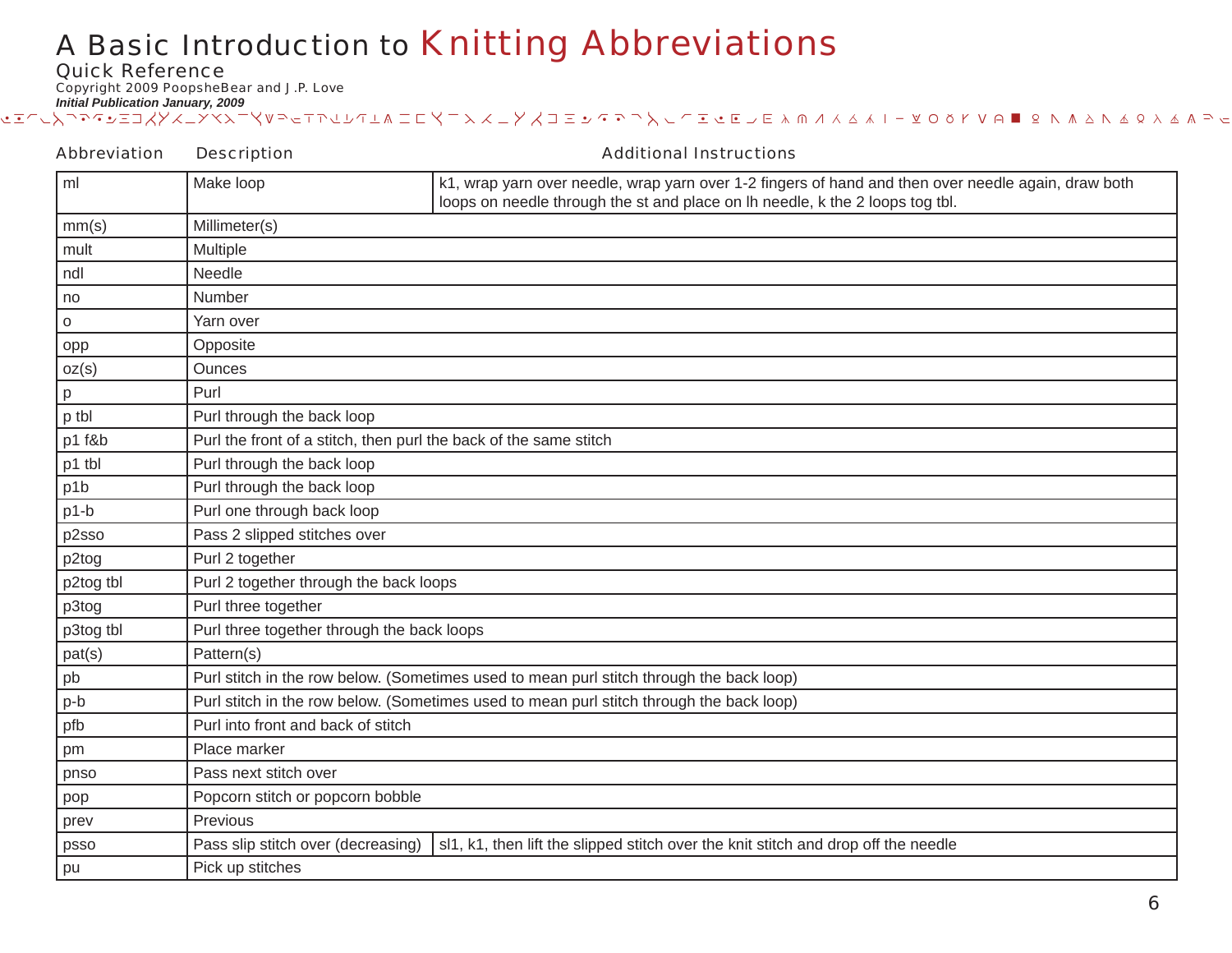Quick Reference

Copyright 2009 PoopsheBear and J.P. Love

| <b>Abbreviation</b>    | <b>Description</b>                                                                      | <b>Additional Instructions</b>                                                                                                                                                                               |  |
|------------------------|-----------------------------------------------------------------------------------------|--------------------------------------------------------------------------------------------------------------------------------------------------------------------------------------------------------------|--|
| pw                     |                                                                                         | Purl wise (insert point of right-hand needle into the front of the stitch as if to purl)                                                                                                                     |  |
| pwise                  | Insert needle as though to purl                                                         |                                                                                                                                                                                                              |  |
| p-wise                 | Insert needle as though to purl                                                         |                                                                                                                                                                                                              |  |
| $\mathop{\mathsf{rc}}$ | Right cross (to work a cable), as in: C2R                                               |                                                                                                                                                                                                              |  |
| rem                    | Remain/remaining                                                                        |                                                                                                                                                                                                              |  |
| rep                    | Repeat(s)                                                                               |                                                                                                                                                                                                              |  |
| rev st st              | Reverse stockinette stitch                                                              |                                                                                                                                                                                                              |  |
| rh                     | Right hand                                                                              |                                                                                                                                                                                                              |  |
| rib                    |                                                                                         | Ribbing: vertical columns of knit and purl stitches, side by side, as in K1, P1 ribbing                                                                                                                      |  |
| rnd(s)                 |                                                                                         | Round(s). In circular knitting, a "row" is called a "round."                                                                                                                                                 |  |
| rs                     | Right side                                                                              |                                                                                                                                                                                                              |  |
| rt                     |                                                                                         | 1) Right twist (where two stitches cross each other, as in the smallest cable stitch possible)                                                                                                               |  |
|                        | 2) K2 tog, leave sts on left hand needle, k first st again and slip both sts off needle |                                                                                                                                                                                                              |  |
| s                      | Slip 1 stitch                                                                           | Slip next stitch onto the right hand needle without knitting it. If not specified, slip the stitch purl-wise<br>Unless decreasing: then, slip it knit-wise on the knit rows, and purl-wise on the purl rows. |  |
| sable                  | Stash acquirement beyond life expectancies                                              |                                                                                                                                                                                                              |  |
| sb1                    | Slip bead                                                                               | Slip 1 bead as close as possible to LH needle                                                                                                                                                                |  |
| SC                     | Single crochet                                                                          |                                                                                                                                                                                                              |  |
| sex                    | Stash enhancement expedition                                                            |                                                                                                                                                                                                              |  |
| s2kp                   | Slip 2, knit 1, pass 2 slipped stitches over (double decrease)                          |                                                                                                                                                                                                              |  |
| s2k2p                  | Slip 2, knit 2 tog, pass 2 slipped stitches over (triple decrease)                      |                                                                                                                                                                                                              |  |
| sk                     | Skip(ped)                                                                               |                                                                                                                                                                                                              |  |
| sk2p                   | Slip 1, knit 2 tog, pass slipped stitch over (double decrease)                          |                                                                                                                                                                                                              |  |
| skp                    | Slip 1, knit 1, pass slipped stitch over - (single decrease)                            |                                                                                                                                                                                                              |  |
| skpo                   | Slip 1, knit 1, pass slipped stitch over - (single decrease)                            |                                                                                                                                                                                                              |  |
| skpsso                 | Slip 1, knit 1, pass slipped stitch over - (single decrease)                            |                                                                                                                                                                                                              |  |
| sl                     | Slip 1 stitch.                                                                          | Slip next stitch onto the right hand needle without knitting it. If not specified, slip the stitch purl-wise<br>Unless decreasing: then, slip it knit-wise on the knit rows, and purl-wise on the purl rows. |  |
| sl1 k-wise             | Slip a stitch knit-wise                                                                 |                                                                                                                                                                                                              |  |
| sl1 p-wise             | Slip a stitch purl-wise                                                                 |                                                                                                                                                                                                              |  |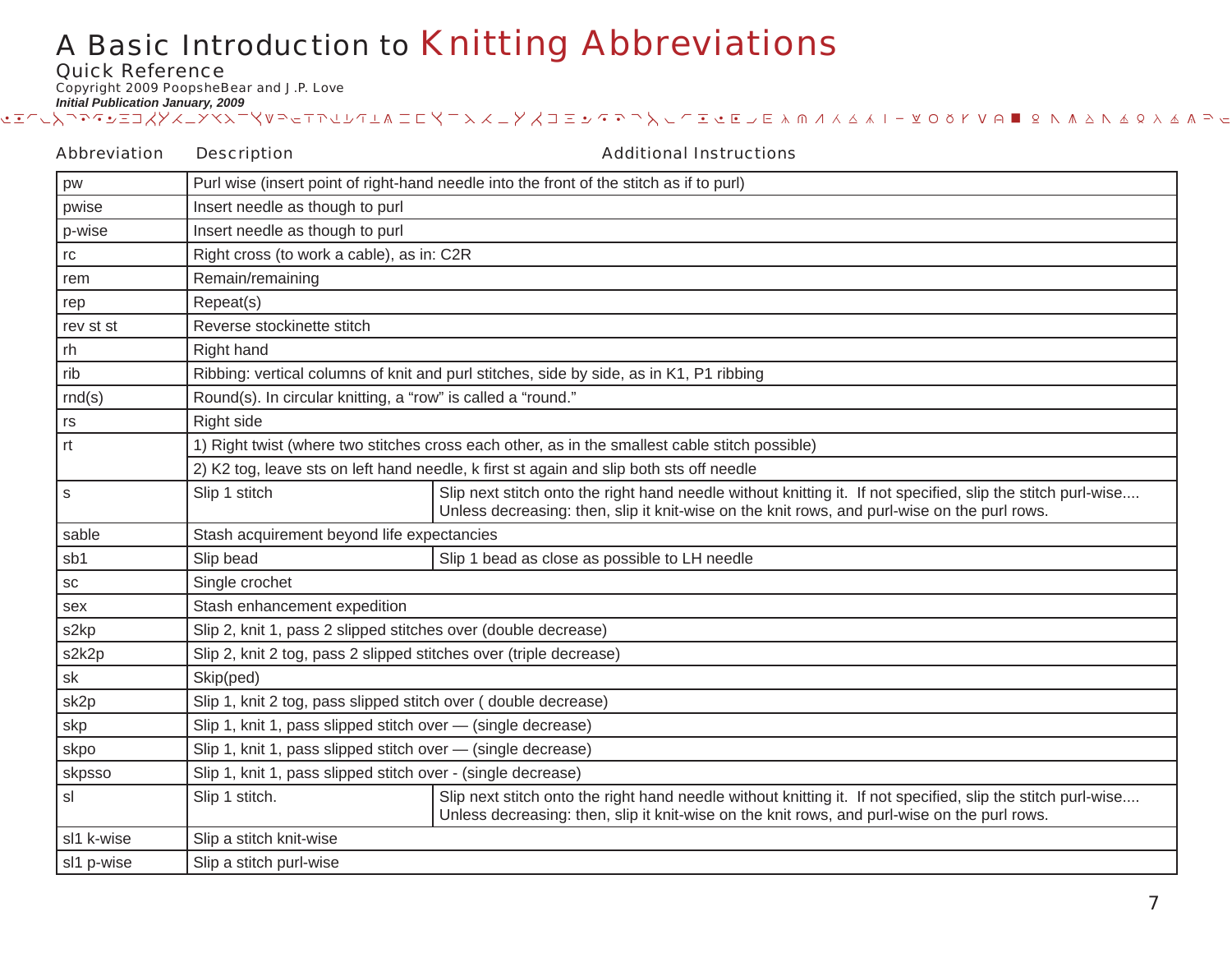Quick Reference

Copyright 2009 PoopsheBear and J.P. Love

*Initial Publication January, 2009* , which we determine the computancy, we want that we want to compute the computance of the computer of the computer of the formulation of the formulation of the formulation of the formulation of the formulation of the for

| <b>Abbreviation</b> | <b>Description</b>                                                 | <b>Additional Instructions</b>                                                                                                                                                                               |
|---------------------|--------------------------------------------------------------------|--------------------------------------------------------------------------------------------------------------------------------------------------------------------------------------------------------------|
| sl1, k1, psso       | Slip 1, knit 1, pass slipped stitch over (single decrease)         |                                                                                                                                                                                                              |
| sl1, k2tog, psso    | Slip 1, knit 2 tog, pass slipped stitch over (double decrease)     |                                                                                                                                                                                                              |
| sl2k1p              | Slip 2, knit 1, pass 2 slipped stitches over (double decrease)     |                                                                                                                                                                                                              |
| sl2, k1, psso       | Slip 2, knit 1, pass 2 slipped stitches over (double decrease)     |                                                                                                                                                                                                              |
| sl2k2p              | Slip 2, knit 2 tog, pass 2 slipped stitches over (triple decrease) |                                                                                                                                                                                                              |
| sl2, k2tog, p2sso   | Slip 2, knit 2 tog, pass 2 slipped stitches over (triple decrease) |                                                                                                                                                                                                              |
| sl st               | Slip 1 stitch                                                      | Slip next stitch onto the right hand needle without knitting it. If not specified, slip the stitch purl-wise<br>Unless decreasing: then, slip it knit-wise on the knit rows, and purl-wise on the purl rows. |
| sl1k                | Slip 1 stitch as if to knit                                        |                                                                                                                                                                                                              |
| sl1p                | Slip 1 stitch as if to purl                                        |                                                                                                                                                                                                              |
| slip knot           | An adjustable loop, used to begin many cast-on methods             |                                                                                                                                                                                                              |
| sl-k                | Slip 1 stitch as if to knit                                        |                                                                                                                                                                                                              |
| sl-p                | Slip 1 stitch as if to purl                                        |                                                                                                                                                                                                              |
| slp                 | Slip 1 stitch as if to purl                                        |                                                                                                                                                                                                              |
| sm                  | Slip marker                                                        |                                                                                                                                                                                                              |
| sp(s)               | Space(s)                                                           |                                                                                                                                                                                                              |
| sp2p                | Slip 1 stitch knitwise, p2tog, psso                                |                                                                                                                                                                                                              |
| SS                  | Slip stitch (Canadian)                                             | Slip next stitch onto the right hand needle without knitting it. If not specified, slip the stitch purl-wise<br>Unless decreasing: then, slip it knit-wise on the knit rows, and purl-wise on the purl rows. |
| ssk (improved)      | Slip k-wise, slip p-wise, knit                                     | Slip 1 k-wise, slip 1 p-wise, insert the left needle through the front of both loops and knit together.                                                                                                      |
| ssk                 | Slip, slip, knit                                                   | Slip 2 stitches k-wise, insert the left needle through the front of both loops and knit together.                                                                                                            |
| SSO                 | Slip p-wise, slip p-wise, purl                                     | Slip 2 stitches p-wise, insert the left needle through the front of both loops and purl together.                                                                                                            |
| ssp                 | Slip p-wise, slip p-wise, purl                                     | Slip 2 stitches p-wise, insert the left needle through the front of both loops and purl together.                                                                                                            |
| sssk                | Slip 3, knit 3. A double decrease                                  | Slip 3 stitches k-wise, insert the left needle through the front of all loops and knit together.                                                                                                             |
| st st               | Stockinette, stocking stitch                                       | Knit 1 row, purl 1 row. Continue in 2-row pattern.                                                                                                                                                           |
| st(s)               | Stitch(es)                                                         |                                                                                                                                                                                                              |
| t2b                 | Twist 2 back                                                       | Slip 1 onto cable needle and hold behind work, k1 from left-hand needle, p1 from cable needle.                                                                                                               |
| t2f                 | Twist 2 front                                                      | Slip 1 onto cable needle and hold in front of work, p1 from left-hand needle, k1 from cable needle.                                                                                                          |
| t2I                 | Twist 2 left                                                       | Slip 1 onto cable needle and hold in front of work, p1 from the left-hand needle, k1 tbl from cable needle.                                                                                                  |
| t <sub>2pl</sub>    | Twist 2 purl left                                                  | Slip 1 onto cable needle and hold in front of work, p1 from left-hand needle, k1 from cable needle.                                                                                                          |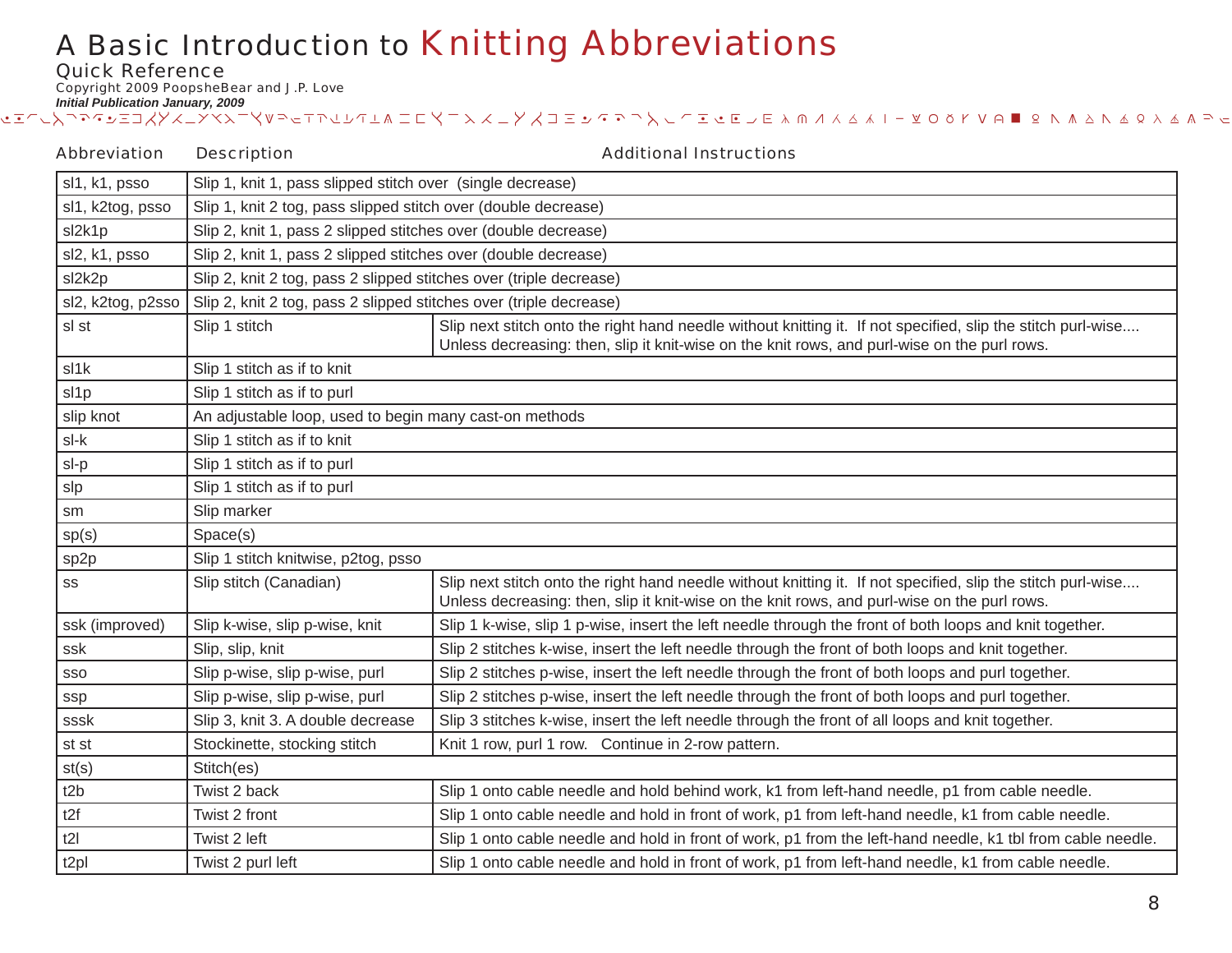Quick Reference

Copyright 2009 PoopsheBear and J.P. Love

| <b>Abbreviation</b> | <b>Description</b>                                                        | <b>Additional Instructions</b>                                                                               |
|---------------------|---------------------------------------------------------------------------|--------------------------------------------------------------------------------------------------------------|
| t <sub>2pr</sub>    | Twist 2 purl right                                                        | Slip 1 onto cable needle and hold behind work, k1 from left-hand needle, p1 from cable needle.               |
| t2r                 | Twist 2 right                                                             | Slip 1 onto cable needle and hold in back of work, k1tbl from left-hand needle, p1 from cable needle.        |
| t3b                 | Twist 3 back                                                              | Slip 1 onto cable needle and hold behind work, k2 from left-hand needle, p1 from cable needle.               |
| t3f                 | Twist 3 front                                                             | Slip 2 onto cable needle and hold in front of work, p1 from left-hand needle, k2from cable needle.           |
| t3I                 | Twist 3 left                                                              | 1) Slip 1 onto cable needle and hold in front of work, p2 from left-hand needle, k1 from cable needle.       |
|                     |                                                                           | 2) Slip 1 onto cable needle, hold in front, then k1 tbl, p1 from left-hand needle, k1 tbl from cable needle. |
| t3r                 | Twist 3 right                                                             | 1) Slip 2 onto cable needle and hold behind work, k1 from left-hand needle, p2 from cable needle.            |
|                     |                                                                           | 2) Slip 2 onto cable needle, hold behind, k1 tbl from left-hand needle, then p1, k1 tbl from cable needle.   |
| t4b                 | Twist 4 back                                                              | Slip 2 onto cable needle and hold behind work, k2 from left-hand needle, p2 from cable needle.               |
| t4bp                | Twist 4 back purl                                                         | Slip 2 onto cable needle and hold behind work, k2 from left-hand needle, then p1, k1 from cable needle.      |
| t4f                 | Twist 4 front                                                             | Slip 2 onto cable needle and hold in front of work, p2 from left-hand needle, k2 from cable needle.          |
| t4fp                | Twist 4 front purl                                                        | Slip 2 onto cable needle and hold in front of work, then k1, p1 from left-hand needle, k2 from cable needle  |
| t4                  | Twist 4 left                                                              | Slip 3 onto cable needle and hold in front of work, p1 from left-hand needle, k3 from cable needle.          |
| t4r                 | Twist 4 right                                                             | Slip 1 onto cable needle and hold behind work, k3 from left-hand needle, p1 from cable needle.               |
| t5b                 | Twist 5 back                                                              | 1) Slip 3 onto cable needle and hold behind work, k2 from left-hand needle, p3 from cable needle.            |
|                     |                                                                           | 2) Slip 2 onto cable needle and hold behind work, k3 from left-hand needle, p2 from cable needle.            |
| t5bp                | Twist 5 back purl                                                         | Slip 3 onto cable needle and hold behind work, k2 from left-hand needle, then p1, k2 from cable needle.      |
| t5f                 | Twist 5 front                                                             | 1) Slip 2 onto cable needle and hold in front of work, p3 from left-hand needle, k2 from cable needle.       |
|                     |                                                                           | 2) Slip 3 onto cable needle and hold in front of work, p2 from left-hand needle, k3 from cable needle.       |
| t5l                 | Twist 5 left                                                              | Slip 3 onto cable needle and hold in front of work, p2 from left-hand needle, k3 from cable needle.          |
| t5r                 | Twist 5 right                                                             | Slip 2 onto cable needle and hold behind work, k3 from left-hand needle, p2 from cable needle.               |
| t <sub>6</sub> b    | Twist 6 back                                                              | Slip 3 onto cable needle and hold behind work, k3 from left-hand needle, p3 from cable needle.               |
| t6f                 | Twist 6 front                                                             | Slip 3 onto cable needle and hold in front of work, p3 from left-hand needle, k3 from cable needle.          |
| t6I                 | Twist 6 left                                                              |                                                                                                              |
| t6r                 | Twist 6 right                                                             |                                                                                                              |
| tbl                 | Through the back loop                                                     |                                                                                                              |
| thru                | Through                                                                   |                                                                                                              |
| tink                | To take out your stitches one at a time, most often used to fix a mistake |                                                                                                              |
| tog                 | Together                                                                  |                                                                                                              |
| ufo                 | Unfinished object                                                         |                                                                                                              |